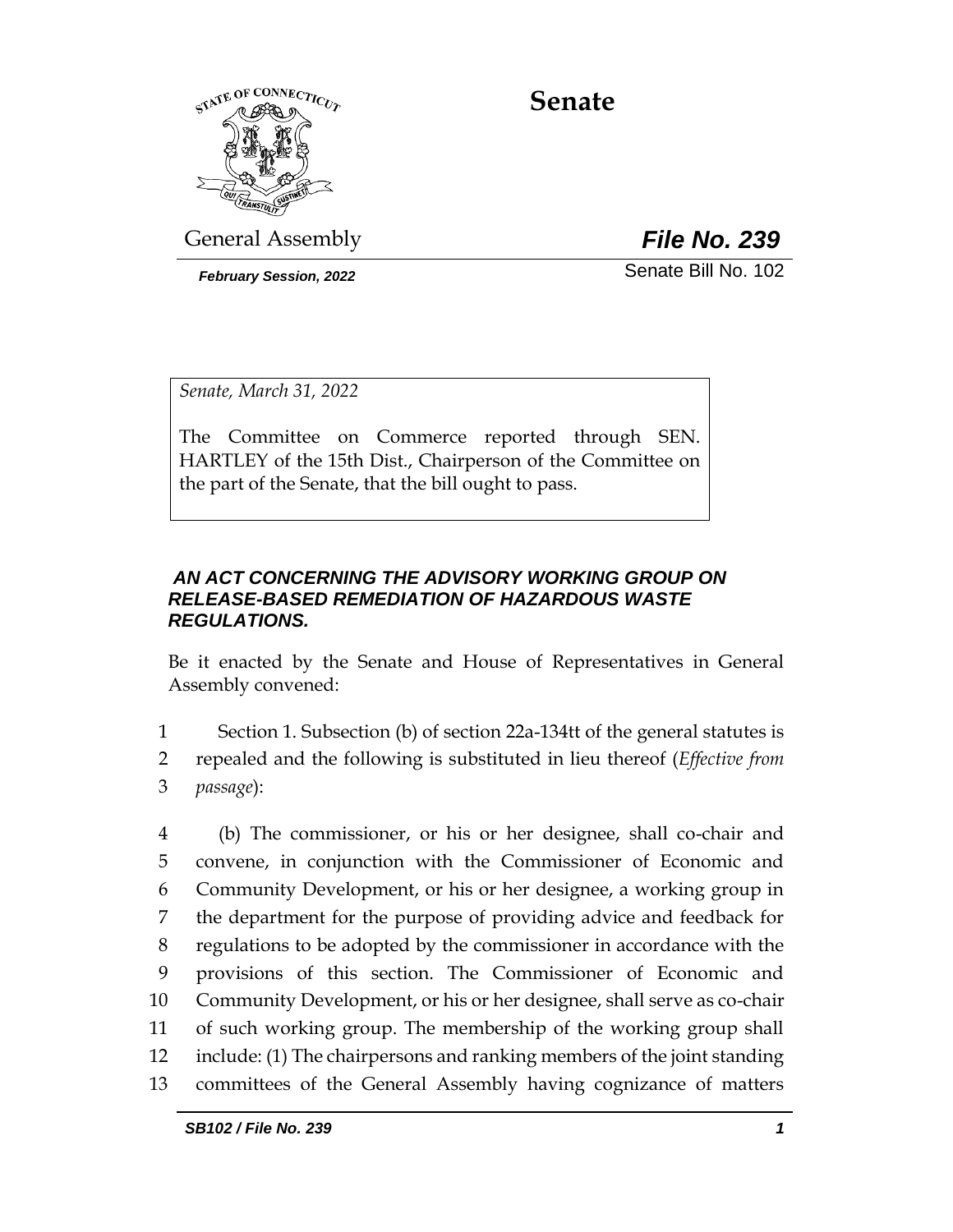relating to the environment and commerce; (2) environmental transaction attorneys; (3) commercial real estate brokers; (4) licensed environmental professionals; (5) representatives from the Connecticut Manufacturers' Collaborative; (6) representatives of environmental advocacy groups; (7) representatives of the Environmental Professionals Organization of Connecticut; (8) municipal representatives; (9) representatives from the brownfields working group established pursuant to section 32-770; (10) representatives of the Connecticut Conference of Municipalities and the Connecticut Council of Small Towns; (11) representatives of the Council on Environmental Quality; and (12) any other interested members of the public designated by the commissioner. The commissioner shall convene monthly meetings of such working group until such time as regulations are 27 adopted pursuant to this section. The commissioner shall provide a 28 draft of such regulations to members of such working group prior to posting notice on the eRegulations System pursuant to section 4-168 and allow the members to provide advice and feedback on such draft.

This act shall take effect as follows and shall amend the following sections:

| $S_{\rho}$<br>$\cdots$<br>$-$ | ssage |  |
|-------------------------------|-------|--|
|                               |       |  |

## *CE Joint Favorable*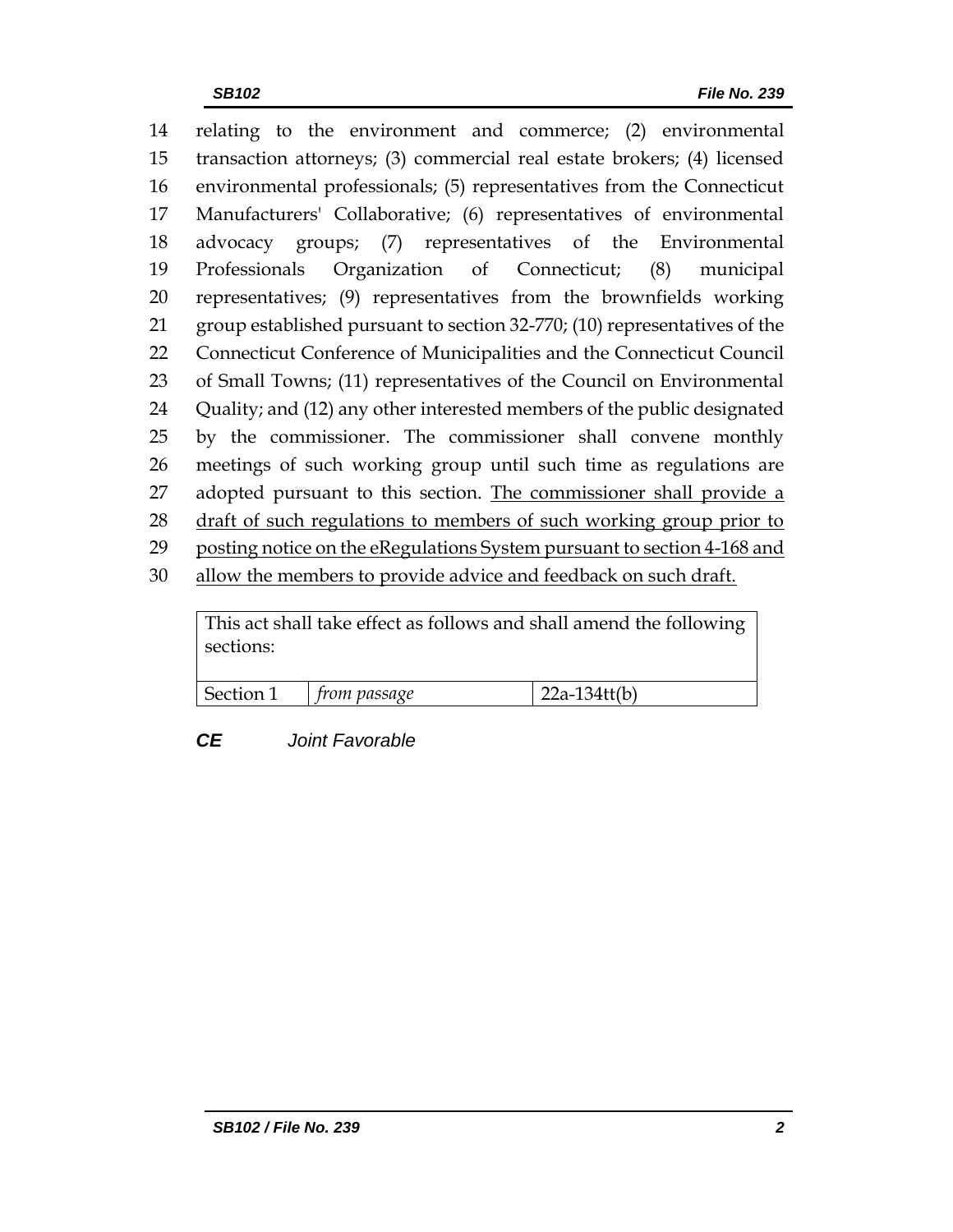*The following Fiscal Impact Statement and Bill Analysis are prepared for the benefit of the members of the General Assembly, solely for purposes of information, summarization and explanation and do not represent the intent of the General Assembly or either chamber thereof for any purpose. In general,*  fiscal impacts are based upon a variety of informational sources, including the analyst's professional *knowledge. Whenever applicable, agency data is consulted as part of the analysis, however final products do not necessarily reflect an assessment from any specific department.*

## *OFA Fiscal Note*

*State Impact:* None

*Municipal Impact:* None

#### *Explanation*

Requires the Department of Energy and Environmental Protection (DEEP), before posting a notice of intent to adopt certain regulations to (1) provide a draft of the proposed regulations to the working group; and (2) allow the members to provide advice and feedback on the draft. This has no fiscal impact as DEEP currently has staff for this purpose.

#### *The Out Years*

*State Impact:* None *Municipal Impact:* None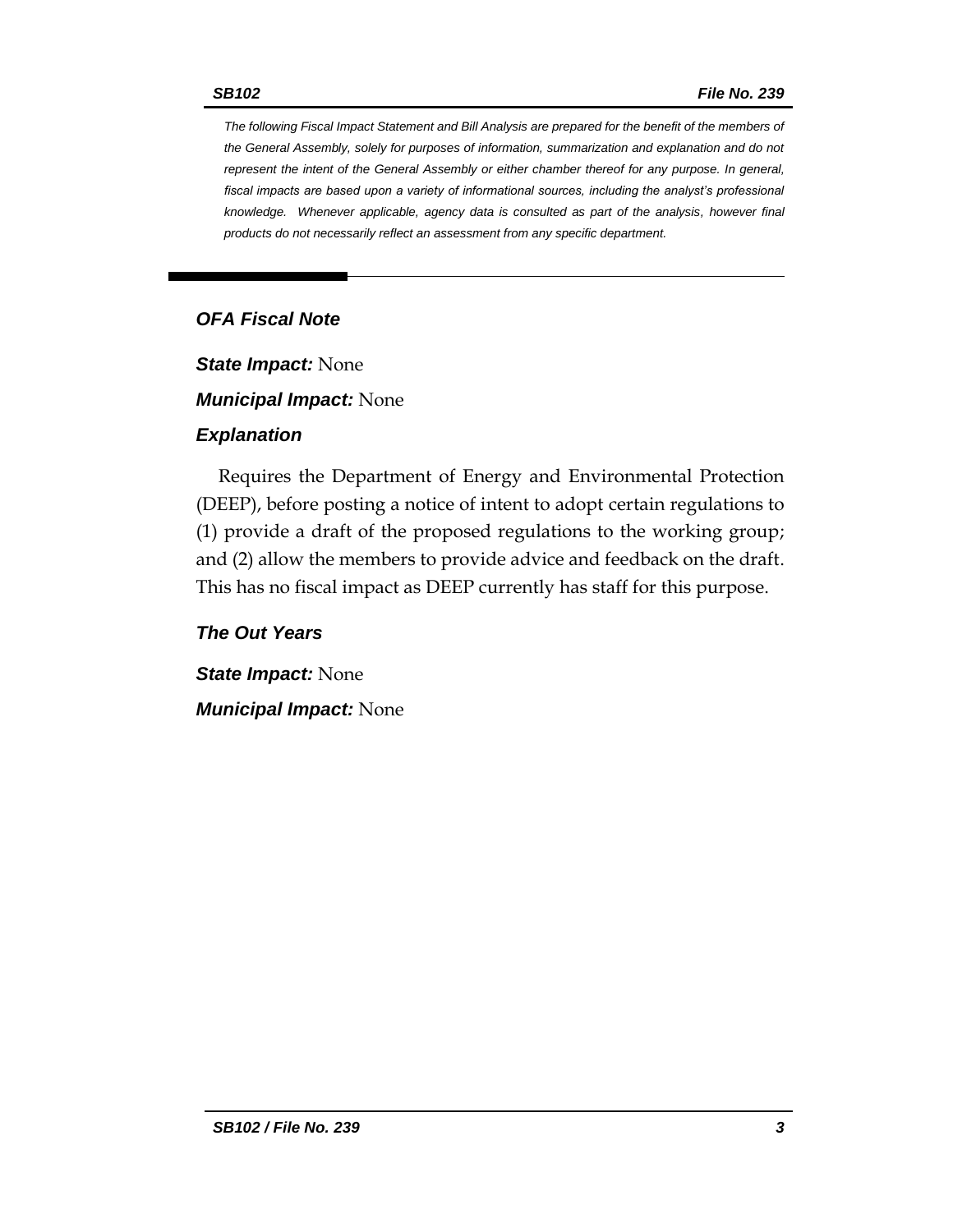# **OLR Bill Analysis**

**SB 102**

#### *AN ACT CONCERNING THE ADVISORY WORKING GROUP ON RELEASE-BASED REMEDIATION OF HAZARDOUS WASTE REGULATIONS.*

#### **SUMMARY**

This bill requires the Department of Energy and Environmental Protection (DEEP) commissioner, before she posts a notice of intent on the eRegulations System to adopt, amend, or repeal regulations to carry out a release-based remediation program, to (1) provide a draft of the regulations to members of an existing advisory working group and (2) allow the group's members to give advice and feedback on the draft.

Existing law transitions the state from its transfer-based approach to property remediation (i.e., the "Transfer Act") to a release-based approach (CGS § 22a-134pp et seq.). The release-based approach becomes effective when the DEEP commissioner adopts regulations for the program (e.g., establishing release reporting requirements and remediation standards).

By law, a working group within DEEP must provide advice and feedback on the regulations to be adopted. It is co-chaired by the DEEP and economic and community development commissioners, or their designees, and includes (1) the chairpersons and ranking members of the Environment and Commerce committees (2) representatives of specified professions and groups (e.g., environmental transaction attorneys), and (3) any other members of the public the DEEP commissioner designates.

EFFECTIVE DATE: Upon passage

## **COMMITTEE ACTION**